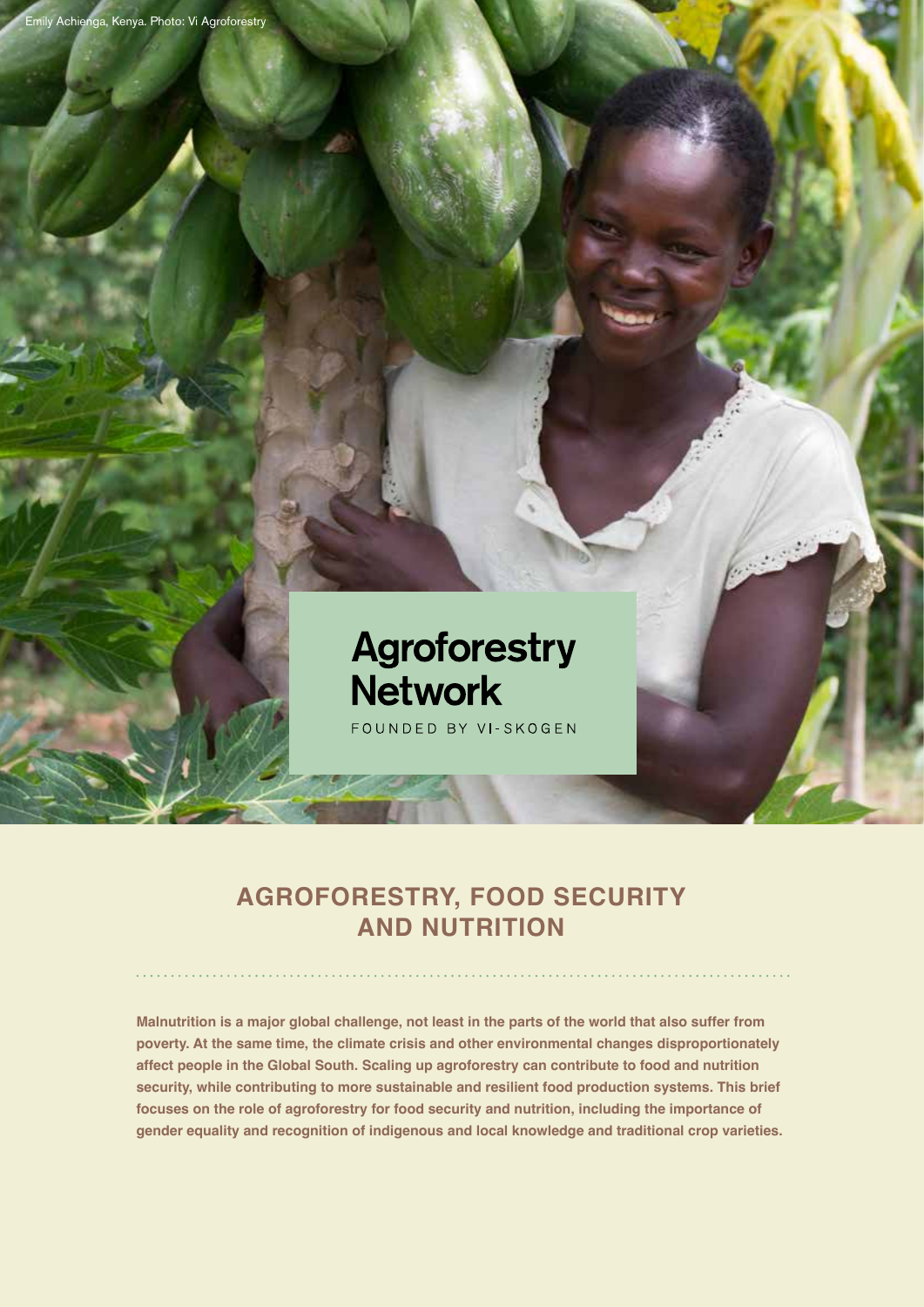Today, malnutrition affects every country in the world (VGFSyN, 2020). Undernutrition and micronutrient (minerals and vitamins) deficiencies decreased during the first decade of the 2000s but have been on the rise again since 2015. Meanwhile, overweight and obesity have increased dramatically, with a rise in non-communicable diseases as one consequence (FAO et al., 2019).

It is estimated that over 820 million people in the world suffer from hunger (FAO et al., 2019). In sub-Saharan Africa, for example, this is exacerbated by numerous obstacles to producing and accessing diverse and nutritious food, for instance lack of water, loss of soil fertility and deforestation (Jamnadass et al., 2013). Moreover, many smallholder farmers are facing slowdowns in economic development. In times of crises, food diversity is often negatively affected by an increased focus on producing cheap and energy rich – but nutrient poor – staple foods, leading to increased food insecurity and malnutrition (FAO et al., 2019).

Providing sufficient amounts of nutritious food for healthy diets, produced from sustainable food systems, is urgent as the world's human population is projected to reach 10 billion people by 2050 (FAO, 2019; Willett et al., 2019). At the same time, global food production is one of the main drivers of global climate and environmental change (IPBES, 2019). Reducing the environmental impact of food production systems, as well as all forms of malnutrition, requires substantial changes to both food production methods and consumption patterns (Gordon et al., 2017).

Agroforestry is an agricultural practice that can complement insufficient food production and increase the biodiversity in existing agricultural systems by integrating trees and bushes on land used for crop production and/or animal husbandry. It is not a new practice: mixing trees and crops has been common throughout human history. Agroforestry can contribute to reduced deforestation and land degradation, combat climate change, promote biodiversity and support a multitude of ecosystem services, such as water regulation and soil fertility (Agroforestry Network, 2020). In addition, agroforestry increases farm resilience, provides smallholder farmers with more reliable livelihoods (Wilson and Lovell, 2016) and strengthens the resilience of vulnerable groups in times of crisis (e.g. Mbow et al., 2014). The benefits of agroforestry have been recognised in global policy and in a large number of international assessments and scientific studies (Wilson and Lovell, 2016; IPCC, 2019; IPBES, 2019).

**Over 820 million people suffer from hunger** 

**DEVELOPING FRUIT TREE PORTFOLIOS**

Around 74% of fruits produced globally are harvested from trees. Fruit trees integrated into agroforestry practices can provide year-round harvest of a variety of healthy nutrient-dense foods. In many parts of sub-Saharan Africa, however, fruit production and consumption are insufficient and often seasonal.

Scientists at World Agroforestry (ICRAF) have developed a way of creating 'fruit tree portfolios' which, in partnership with farmers, identify the species most suitable for local production (McMullin et al., 2019). The portfolio for western and eastern Kenya was developed to promote the integration of fruit into local food systems and reduce the challenge of seasonal availability.

The study focused on socio-ecologically appropriate and nutritionally important fruit tree species to meet local consumption needs, and includes 31 fruit tree species (9 native) on farms in western Kenya and 51 (27 native) in eastern Kenya. They mapped the diversity of seasonal farm fruit trees, and identified households' dietary differences, food consumption patterns and months of food insecurity. Using these parameters, ICRAF has developed context-specific recommendations

involving the promotion of 11 fruit tree species for the management of micronutrients.

Adapted from ICRAF's blog post 'Fruit-tree portfolios' for nutrition and health: a new approach, author Rob Finlayson. Published October 4, 2019.

*"A sufficient intake of fruits can alleviate micronutrient deficiencies and reduce the risks of associated diseases."*

Stepha McMullin, World Agroforestry (ICRAF)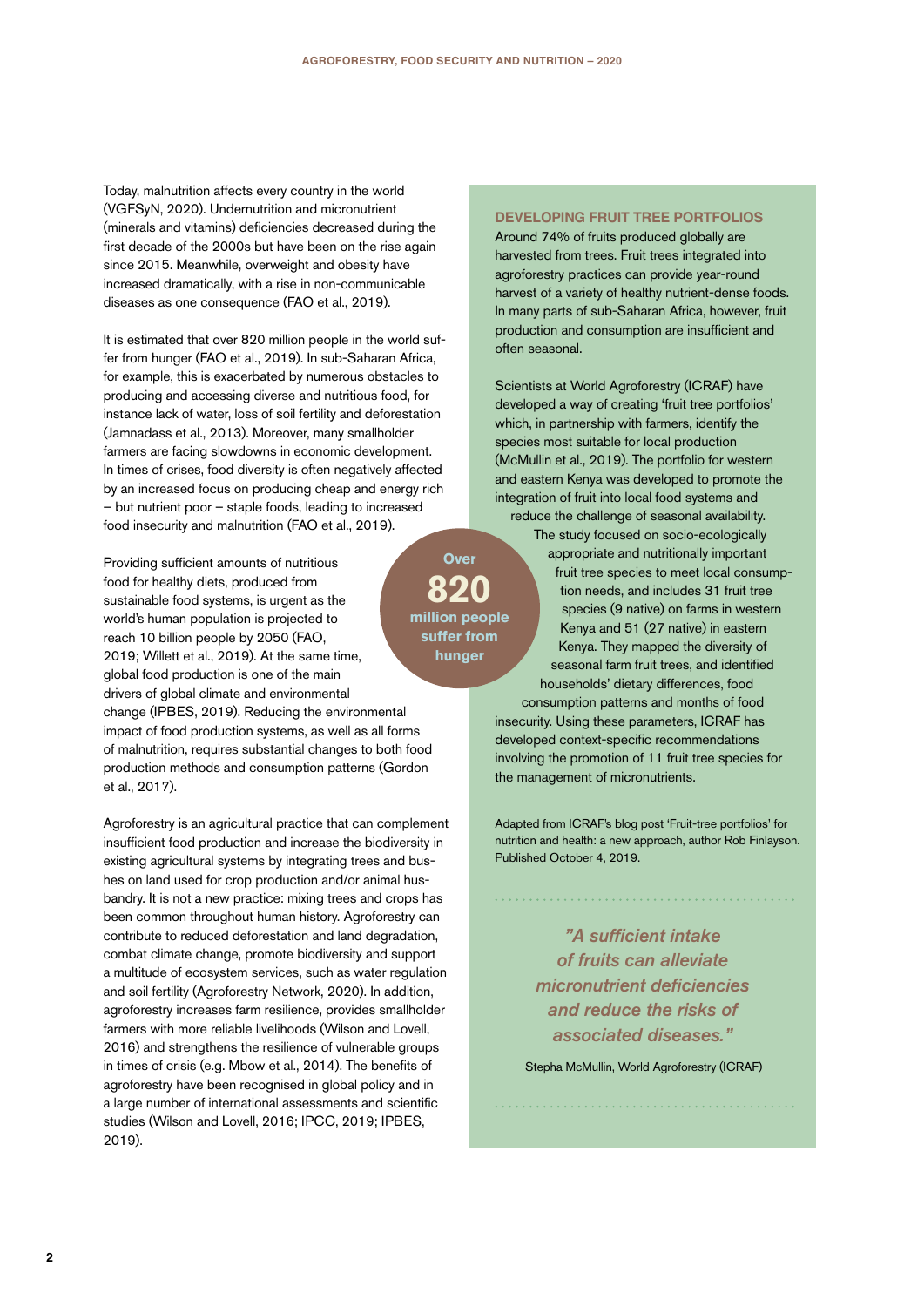#### **IMPROVED NUTRITION AND DIETARY DIVERSITY WITH AGROFORESTRY**

Today's food production systems could in theory provide enough calories per capita to feed everyone in the world (Searchinger et al., 2019; IPCC, 2019). However, the access to healthy diets with enough micronutrients to meet everybody's health requirements is a challenge. Agroforestry has the potential to contribute to a diversification of diets through increased production and availability of nutritious crops, fruits, nuts and leaves (Swallow and Ochola, 2006). In general, people on all continents need to increase their intake of fruits and nuts, whole grains, legumes and vegetables (Willett et al., 2019) as complements to staple foods like rice, wheat and maize. Many nutritious but currently

underutilised foods can be produced in and potentially promoted through agroforestry systems.

Tackling food insecurity and malnutrition requires an increased focus on food quality, for example by promoting diversified production systems such as agroforestry and other agroecological approaches. Policies that promote volume production of food need to be revised with a strong emphasis on securing nutritious produce, for example by promoting production of crops that are high in nutrients and not only high in yield (Gordon et al., 2017).

Traditionally cultivated crop species and varieties are often richer in nutrients, fibres and protein compared to conven-

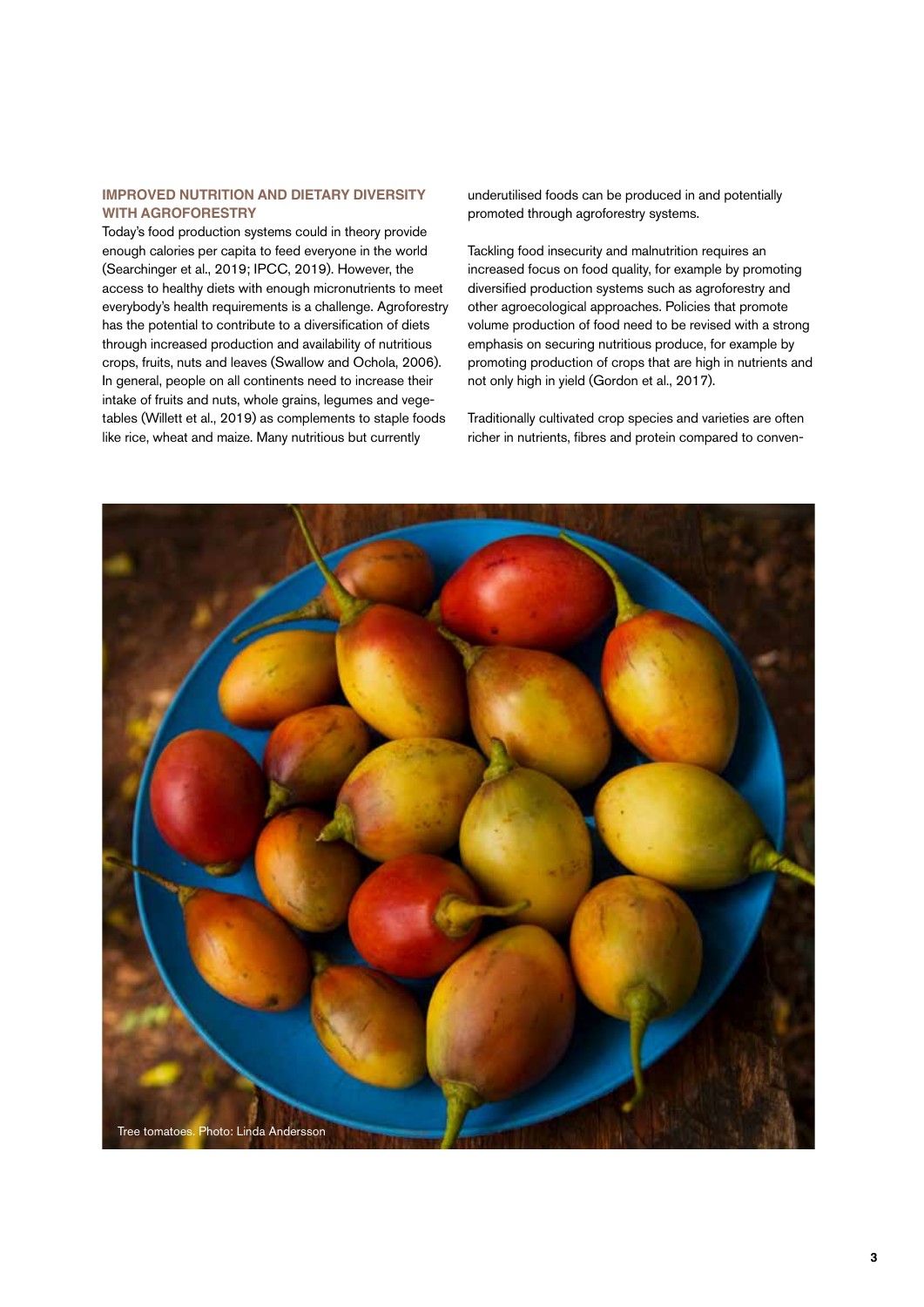tional, high-yielding crops (Jamnadass et al., 2013). Such native varieties have long been harvested from forests by local indigenous communities, but in many places this practice is now threatened by deforestation (Seneviratne et al., 2015), as well as by farmers' preferences and what is considered marketable. Agroforestry offers a path where local knowledge and stewardship of these species and varieties can be reinstated and coupled with the production of other crops. Planting of indigenous fruit trees, for example, is increasingly seen as beneficial due to the high nutritional value of the fruits and especially as they tend to be appreciated by children (Styger et al., 1999). **human history.** 

In addition to improved biodiversity and nutrition, agroforestry can also contribute to higher yields and more diverse livelihoods for farmers (Agroforestry network, 2018). Whereas relying on a single crop increases the risk of food insecurity and singular income bursts, a diversity of crops can provide a more nutritious diet, close the hunger gap between harvests of staple crops, and create opportunities to earn a more stable income (Seneviratne et al., 2015). Moreover, the deep and extensive roots of trees make them more tolerant to drought than annual crops, meaning they can provide food in dry periods when other sources are not available. Agroforestry has also been reported to improve livestock health owing to better fodder for animals, resulting in for example increased milk production (Kiptot et al., 2014). Thus, agroforestry systems can both directly and indirectly contribute to food security and help fighting hunger and poverty.

#### **SRI LANKAN HOMEGARDENS**

Homegardens are smallholder agroforestry farms that constitute a majority of the total annual crop and timber production in Sri Lanka, where a diversity of trees and crops are grown in multiple layers near the family dwelling. A review paper by Focali researchers (Mattson et al., 2018) shows that homegardens can offer year-round food and nutritional security at low-cost, particularly for people living in poverty, while sustaining numerous ecosystem services and promoting climatic benefits, such as fertile soils, water regulation, and carbon sequestration. Sri Lankan governmental

**Mixing trees and crops has been common throughout** 

programmes are promoting homegardens to support food and nutrition security, but also to reach the country's climate mitigation and adaptation goals. For instance, the National Food Production Programme 2016–2018 had a strong focus on local food production and encouraged people to grow vegetables and trees in their backyards.

Similar types of agroforestry practices are emerging around the world. Still, knowledge gaps remain, regarding for example gender, water management and commercialisation, and policy decisions are often made without concrete research verification. The researchers conclude that to reach the full potential of homegardens, techniques for sustainable water and waste management combined with knowledge about nutrition and underutilised species are needed at farm level. Also, policy needs to provide an enabling environment for farmers to build small-scale businesses and engage in longterm planning.

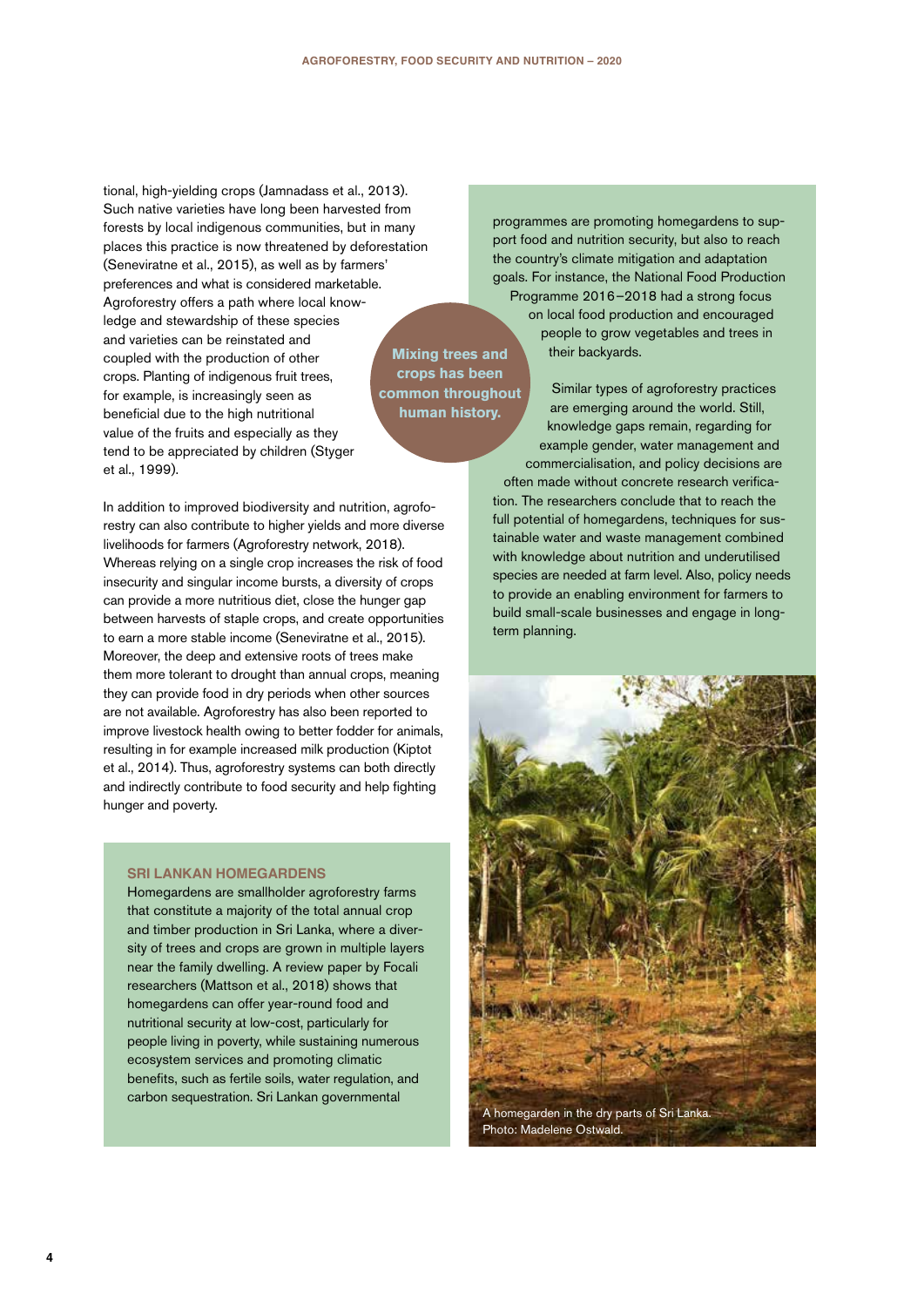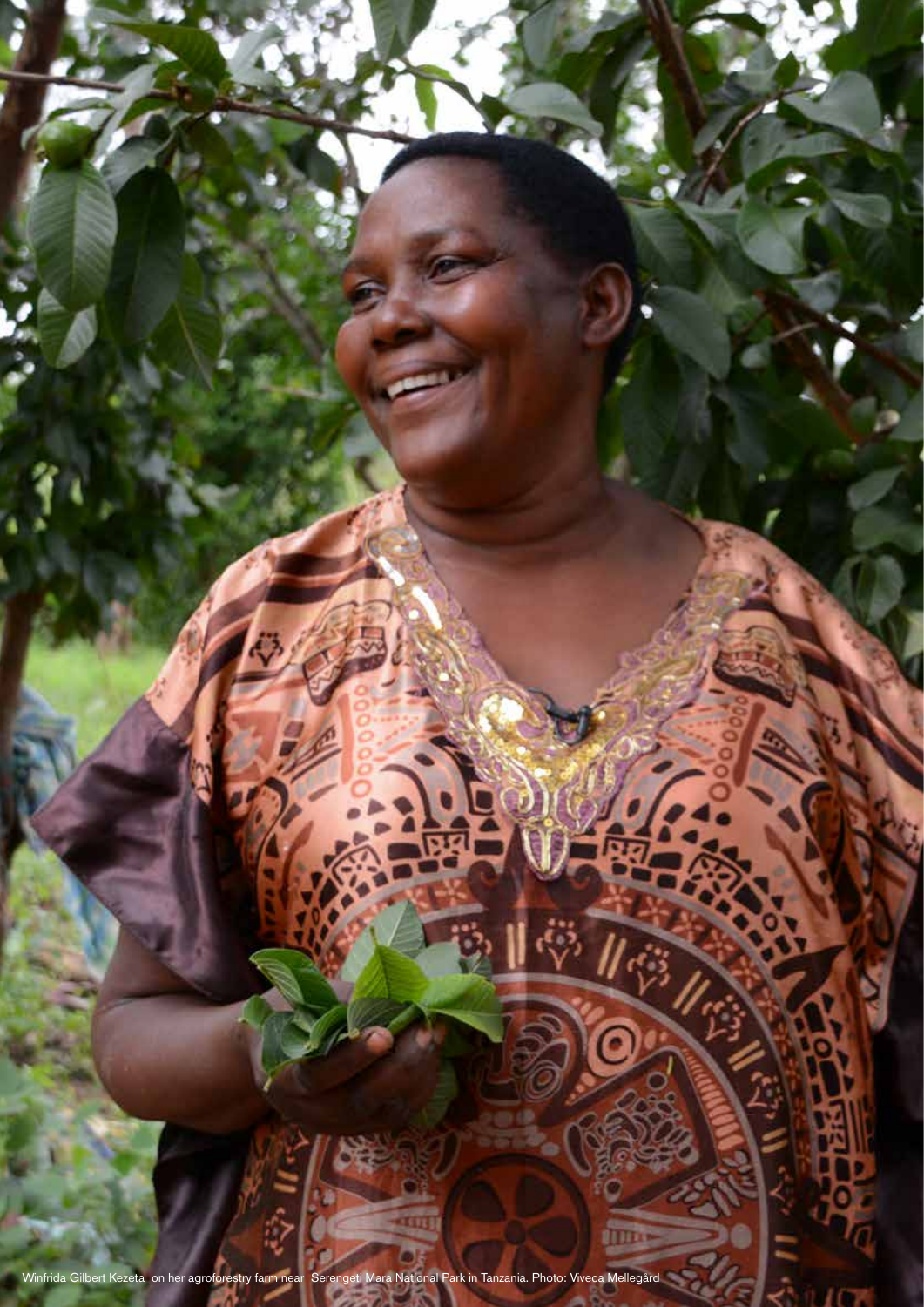#### **GENDER, FOOD SECURITY AND NUTRITION**

Globally, undernutrition amongst mothers and children contributes to 45% of deaths in children under the age of five. To make matters worse, maternal undernutrition, low birth weight and stunted growth during childhood increase the risk of being overweight in adulthood (FAO et al., 2019).

Rural women in developing countries often have a deep knowledge of the identification, collection and preparation of highly nutritious forest products that are important complements to agricultural staples (FAO, 2013). The gender differences in knowledge of specific natural resources are attributed to the traditional gender-related division of roles and responsibilities. Women often have highly specialised knowledge of forest ecology, including conservation practices as well as different uses of trees and non-timber products (FAO, 2013). With the main responsibility for childcare, women have also been shown to pay more attention to, and be more aware of the food and medicinal values of a species (Styger et al., 1999; Westholm and Ostwald, 2019). Their knowledge of different species, soil fertility and management can serve as a basis for designing and maintaining locally adapted agroforestry systems.

Inclusion and empowerment of women in agroforestry efforts can improve nutrition, health, and food security, and thus benefit local communities. There are certainly individual differences between farms, and both men and women hold rich knowledge and skills, but some gender-related patterns can be seen related to agroforestry. Men are often more interested in agroforestry for commercial reasons (FAO, 2013), while women tend to prioritise family needs, investing more in health, sanitation and education (FAO et al., 2015).

Women are often disadvantaged in access to, and control over forest and agricultural resources, as well as in access to financial resources (FAO, 2013). Therefore, increased involvement and empowerment of women is of key importance. If given the same resources as men, female smallholder farmers can increase their yields by 20–30% (Kiptot et al., 2014), and thus potentially reduce the number of undernourished people.

#### **RECOMMENDATIONS FOR POLICY AND PRACTICE**

- **•** Support the development of agroforestry and other diverse production systems, rather than single crop systems, in order to meet seasonal food needs, enhance the availability of more nutritious foods and increase farm adaptive capacity
- **•** Bridge the disconnect between nutrition and agriculture by working across sectors and creating systems that have nutritional outcomes in focus
- **•** Promote a shift of focus from quantity production to quality and nutritional content, incentivising producers to produce nutritious food crops and plant trees
- **•** Advocate involvement and empowerment of women in agroforestry systems for improved food and nutritional security
- **•** Develop site-specific interventions adjusted to local knowledge, preferences, needs and constraints
- **•** Support documentation and revitalisation of local knowledge and domestication of indigenous species and varieties for agroforestry (including material for propagation/gene bank)
- **•** Translate available knowledge, including nutritional values of fruits and nuts, into practical guidelines, recipes, etc. to encourage consumption of the food produced
- **•** Increase research funding towards integrated solutions such as agroforestry and other agroecological approaches, including participatory and farmer led research to address nutritional, climate, livelihood and environmental challenges combined

**Women tend to prioritise family needs, investing more in health, sanitation and education.**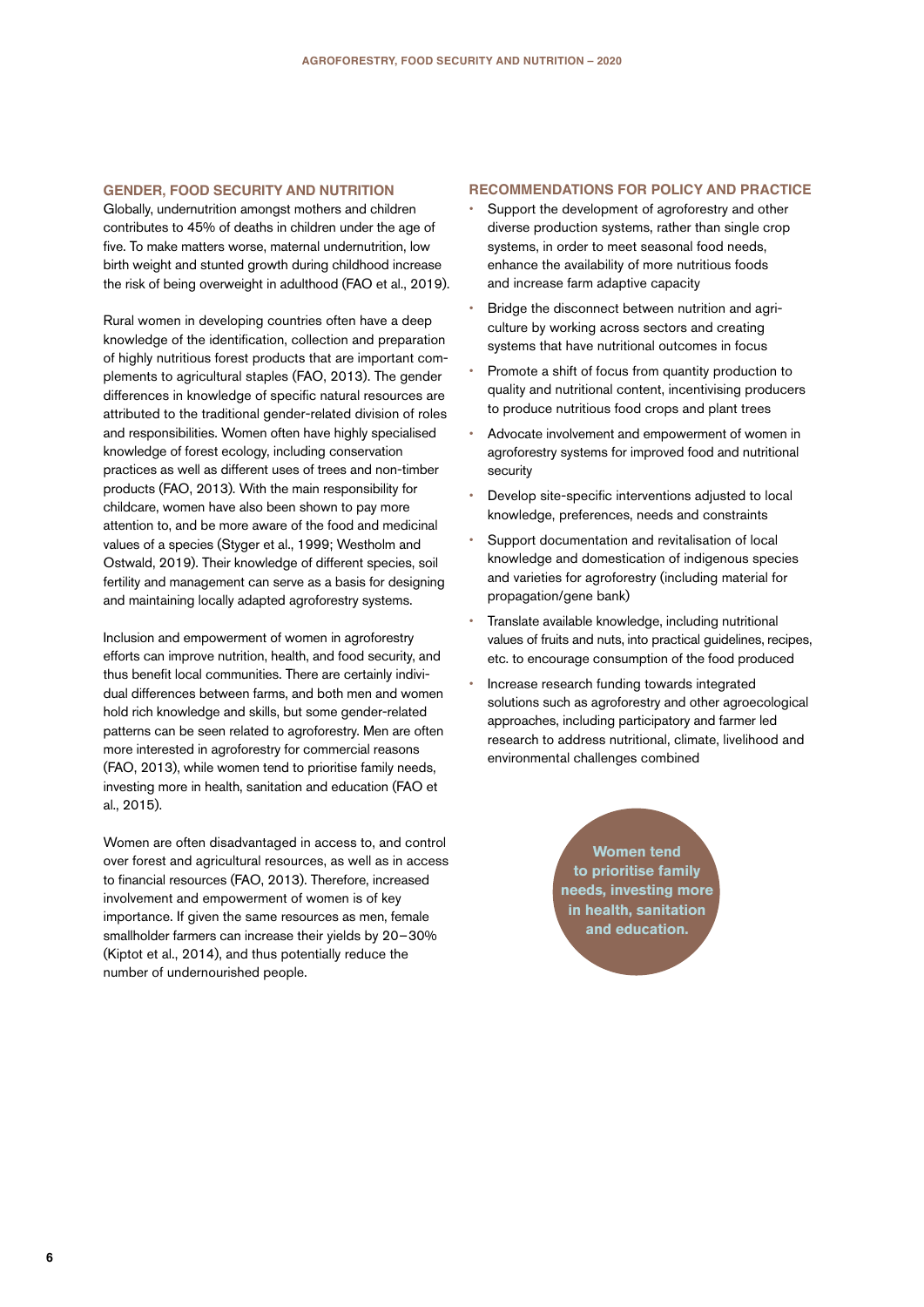#### *References*

Agroforestry network, 2020. Agroforestry, biodiversity and ecosystem services - Creating a resilient and sustainable future by farming with trees. Policy Brief.

Agroforestry network, 2018. Achieving the Global Goals through agroforestry. ISBN: 978-91-985041-1-8

FAO, 2013. Forests, food security and gender: linkages, disparities and priorities for action, Background paper for the International Conference on Forests for Food Security and Nutrition, FAO, Rome, 13–15 May, 2013

FAO, IFAD and WFP, 2015. The State of Food Insecurity in the World 2015. Meeting the 2015 international hunger targets: taking stock of uneven progress. Rome, FAO.

FAO, IFAD, UNICEF, WFP and WHO, 2019. The State of Food Security and Nutrition in the World 2019. Safeguarding against economic slowdowns and downturns. Rome, FAO. Licence: CC BY-NC-SA 3.0 IGO.

Gordon, L. et al., 2017. Rewiring food systems to enhance human health and biosphere stewardship. Environ. Res. Lett. 12 100201

IPBES, 2019. The global assessment report on biodiversity and ecosystem services of the Intergovernmental Science-Policy Platform on Biodiversity and Ecosystem Services. Díaz, S. et al. (eds.). IPBES secretariat, Bonn, Germany.

IPCC, 2019. IPCC Special Report on Climate Change, Desertification, Land Degradation, Sustainable Land Management, Food Security, and Greenhouse gas fluxes in Terrestrial Ecosystems. Intergovernmental Panel on Climate Change.

Jamnadass R.H. et al., 2013. Agroforestry for food and nutritional security. Unasylva 64, 241. ISSN 0041-6436

Kiptot, E., Franzel, S. and Degrande, A., 2014. Gender, agroforestry and food security in Africa. Current Opinion in Environmental Sustainability, 6, pp.104–109.

Mattsson, E., Ostwald, M. and Nissanka, S.P., 2018. What is good about Sri Lankan homegardens with regards to food security? A synthesis of the current scientific knowledge of a multifunctional land-use system. Agroforestry Systems, 92(6), pp.1469–1484.

Mbow, C. et al., 2014. Agroforestry solutions to address food security and climate change challenges in Africa. Current Opinion in Environmental Sustainability, 6, pp.61-67.

McMullin, S., et al., 2019. Developing fruit tree portfolios that link agriculture more effectively with nutrition and health: a new approach for providing year-round micronutrients to smallholder farmers. Food Security, 11(6), pp.1355-1372.

Searchinger, T. et al., 2018. Creating a sustainable food future: A menu of solutions to feed nearly 10 billion people by 2050. Final report. World Resources Institute.

Seneviratne, H.T.J. et al., 2015. Role of agroforestry in achieving food and nutritional security, climate change mitigation and environmental resilience: a review. NBRO Symposium 2015 Innovation for Resilient Environment.

Styger, E. et al., 1999. Indigenous fruit trees of Madagascar: potential components of agroforestry systems to improve human nutrition and restore biological diversity. Agroforestry Systems 46: 289–310.

Swallow, B. and Ochoa, S., 2016. Understanding the Links Between Agriculture and Health for Food, Agriculture, and the Environment. Agroforestry, Nutrition, and Health Brief 11.

VGFSyN. 2020. CFS Voluntary Guidelines on Food Systems and Nutrition.

Willett et al. 2019. Food in the Anthropocene: the EAT–Lancet Commission on healthy diets from sustainable food systems. The Lancet, 393(10170), pp.447–492.

Wilson, M.H. and S.T. Lovell. 2016. Agroforestry -The next step in sustainable and resilient agriculture. Sustainability, 8,6:1–15. DOI: 10.3390/su8060574